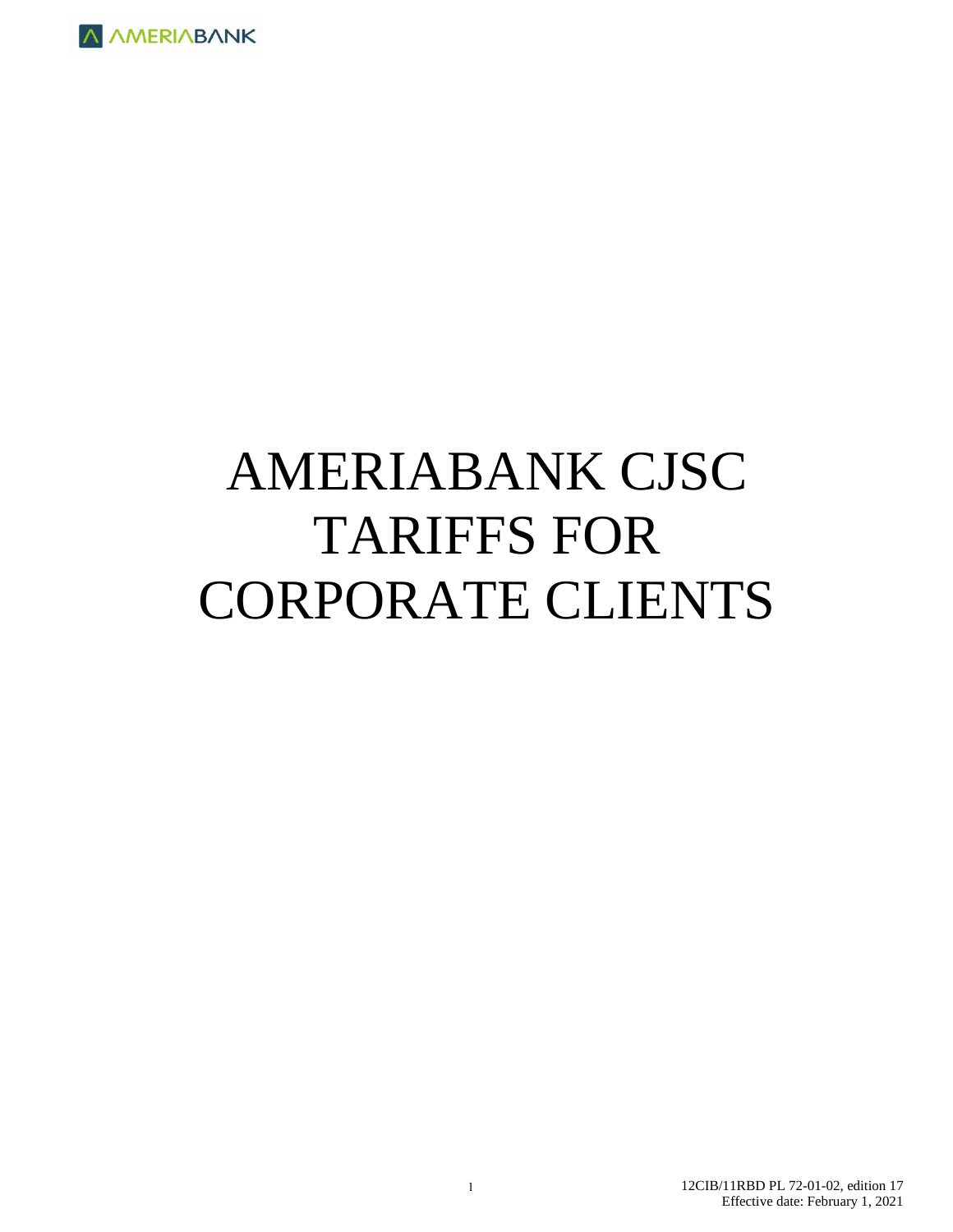

#### **1. GENERAL PROVISIONS**

- 1. Commissions are payable in AMD, except fees for non-resident legal entities which can be paid in foreign currency as well.
- 2. Commissions expressed as percentage of foreign currency amounts are payable in AMD at the non-cash buy rate of the Bank prevailing on that day.
- 3. If the funds on AMD account are not sufficient, the Bank shall be entitled to charge the whole or part of fee to foreign currency accounts at the buy rate of the Bank prevailing on that day.
- 4. Tariffs for legal entities are also applicable for private entrepreneurs registered in accordance with Armenian legislation.
- 5. All postal and telecommunication expenses, as well as third bank costs are charged additionally.
- 6. The Bank can review or change the tariffs from time to time, in each case communicating the changes to clients via website or within the Bank premises. Changes become effective on the date defined by the Bank, but not earlier than the date of giving notice to clients.
- 7. Based on long-term cooperation between the Bank and the client, volume of transactions and other sound reasons, the Bank may apply tariffs and rates different from those defined herein. All such tariffs will be regulated by additional documents and/or agreements.
- 8. All commissions subject to VAT include VAT.
- 9. Partner organizations using POS-terminals of the Bank pay fees envisaged for clients of the Bank.
- 10. In case of termination of services fees paid before termination are not refundable.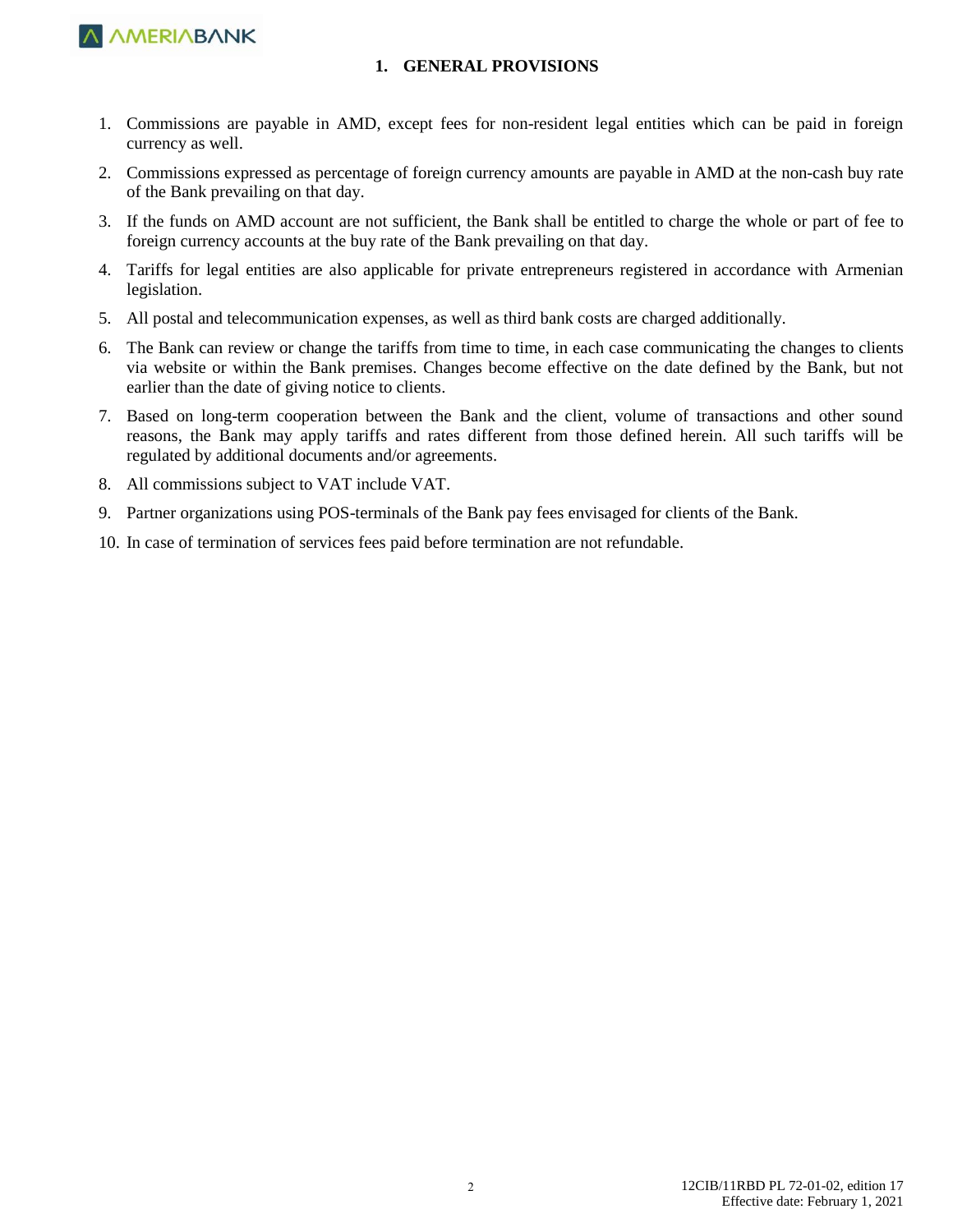**A AMERIABANK** 

#### **2. BANK ACCOUNT OPENING AND MANAGEMENT**

|                                                                                                                                                                                                                                                                                      | Fee                                                                                                             |
|--------------------------------------------------------------------------------------------------------------------------------------------------------------------------------------------------------------------------------------------------------------------------------------|-----------------------------------------------------------------------------------------------------------------|
| 1. Account opening + service package (package includes one account<br>in AMD and/or accounts in foreign currencies, Internet Bank/Mobile<br>Bank – free of charge; one VISA Business or Mastercard Business<br>$card$ – without annual service fee for the first year <sup>1</sup> ) | AMD 40,000                                                                                                      |
| 2. Account (AMD and/or other currency) opening fee <sup>2</sup>                                                                                                                                                                                                                      | Free                                                                                                            |
| 3. Minimum account balance                                                                                                                                                                                                                                                           | N/A                                                                                                             |
| 4. Account management <sup>3</sup>                                                                                                                                                                                                                                                   |                                                                                                                 |
| 4.1. For resident legal entities                                                                                                                                                                                                                                                     |                                                                                                                 |
| At least AMD 300,000 cash flows on bank accounts or<br>4.1.1.<br>above AMD 100,000 average daily balance on the accounts<br>during calendar half-year                                                                                                                                | Free                                                                                                            |
| 4.1.2. Less than AMD 300,000 cash flows on bank accounts or less<br>than AMD 100,000 average daily balance on the accounts<br>during calendar half-year                                                                                                                              | AMD 10,000 per calendar half-year                                                                               |
| 4.2. For non-resident legal entities <sup>4</sup>                                                                                                                                                                                                                                    | AMD 25,000 monthly                                                                                              |
| 4.3. Account closing upon request of client                                                                                                                                                                                                                                          |                                                                                                                 |
| 4.3.1. During the first year after account opening date (if more than<br>one accounts are closed at a time, one account closing fee is<br>charged)                                                                                                                                   | AMD 10,000                                                                                                      |
| 4.3.2.<br>A year or more after account opening date                                                                                                                                                                                                                                  | Free                                                                                                            |
| 5. Distance banking <sup>5</sup>                                                                                                                                                                                                                                                     |                                                                                                                 |
| 5.1. Via Bank-Client                                                                                                                                                                                                                                                                 | AMD 10,000 monthly<br>(chargeable on a quarterly basis, during<br>the first week following calendar<br>quarter) |
| 5.2. Internet/Mobile Banking                                                                                                                                                                                                                                                         |                                                                                                                 |
| Viewing account statements and operations<br>5.2.1.                                                                                                                                                                                                                                  | Free                                                                                                            |
| 5.2.2.<br>Up to 2 users                                                                                                                                                                                                                                                              |                                                                                                                 |
| 5.2.2.1. Any two tokens generating one-time password to authorize<br>transactions or two Ameria Token codes <sup>6</sup>                                                                                                                                                             | AMD 10,000 annually or AMD 1,000<br>monthly, VAT included                                                       |

<sup>&</sup>lt;sup>1</sup> Package available only for legal entities resident in Armenia. In case of refusal to use one or several services the price does not change. Services not included in the package are chargeable pursuant to their respective tariffs. The package is applicable also to existing clients. <sup>2</sup> To perform banking transactions, it is required to open an AMD account.

<sup>4</sup> The Bank may charge a different fee on contractual bases.

 $\overline{a}$ 

<sup>&</sup>lt;sup>3</sup> Turnover on any bank account of client (including card accounts) applies to all other accounts of that client (this provision is applicable only for the purposes of charging commissions). Commissions are charged within two weeks following each calendar half-year.

Where there is no activity on accounts during the most recent 12 months, the account is restricted for debiting (this is done within two weeks following each calendar quarter for accounts qualifying for restriction at that time) and an account data update is required.

Where there is no activity on all accounts during the most recent 12 months and account balances are zero, accounts are closed (this is done within two weeks following each calendar half-year for accounts qualifying for closing at that time).

<sup>&</sup>lt;sup>5</sup> The Bank defines currency exchange rates every business day, the rates remaining effective during open hours of the Bank. The Bank is entitled to reject exchange applications received via distance banking systems out of business hours (before 09.30 a.m. and after 5:00 p.m) and on nonbusiness days (including Saturdays).

 $6$  The first fee is charged upfront at the time of the provision of the service (token, app). All subsequent fees are charged monthly on the respective date of each month (the same day in the month when the first fee was charged). Furthermore, if such date is missing in any month, the fee will be charged on the last day of such month.

For clients having used the service before September 1, 2019 (inclusive) the described charging process will apply starting from September 1, 2019, and all the subsequent fees will be charged on the  $1<sup>st</sup>$  day of each month accordingly.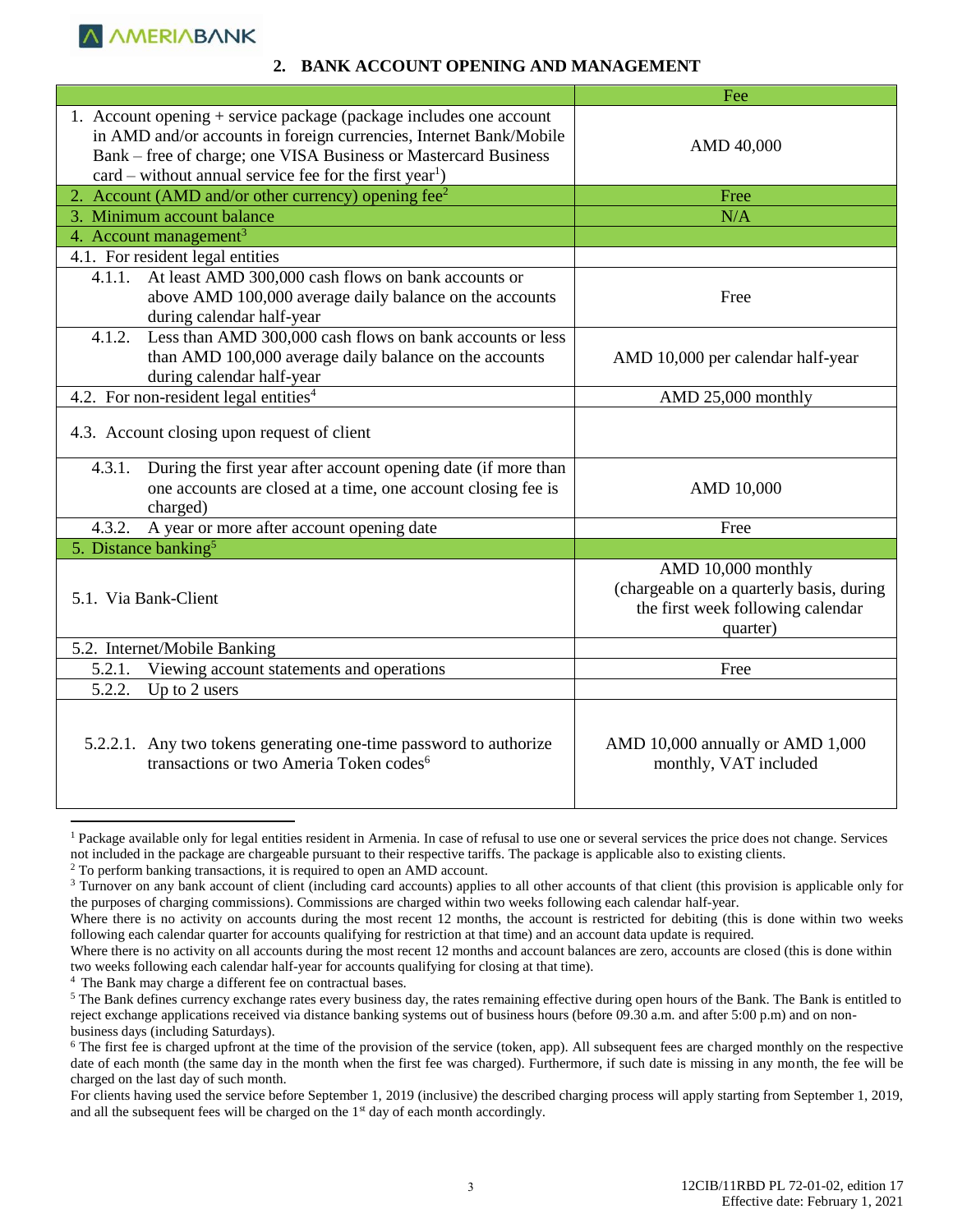| 5.2.4. Provision or replacement of token (in case of loss or<br>AMD 3,000, VAT included<br>damage)<br>6. Provision of statements, information and copies of documents<br>6.1. Provision of up to 1 year-old account statements, copies of<br>Free<br>account statements or other documents kept in electronic form<br>Provision of more than 1 year-old account statements or copies of<br>AMD 5,000 per annual statement per<br>6.2.<br>account statements or provision of other documents kept in<br>account, VAT included<br>electronic form<br>6.3. Provision of SWIFT MT940 statements<br>AMD 1,000 per document, VAT included<br>6.4. Provision of references<br>To holders of 3 and more months old accounts<br>6.4.1.<br>AMD 3,000, VAT included<br>AMD 5,000, VAT included<br>To holders of less than 3 months old accounts<br>6.4.2.<br>AMD 1,000, VAT included<br>If ordered via Internet/Mobile Banking <sup>7</sup><br>6.4.3.<br>AMD 10,000, VAT included<br>6.5. Reference-guarantees<br>6.6. Response to auditor inquiries<br>AMD 10,000, VAT included<br>6.7. Account statement delivery<br>6.7.1. Via e-mail<br>Free<br>6.7.2. By post – within Armenia<br>AMD 1,000 monthly, VAT included<br>6.7.3. By post – outside Armenia <sup>8</sup><br>As per postal service bills<br>6.8. Provision of information on account turnover by phone<br>AMD 10,000 annually, VAT included<br>6.9. Operational SMS notification<br>6.9.1. Account balance reporting (daily)<br>AMD 3,000 annually, VAT included<br>6.9.2. Account balance reporting (at least once a week)<br>AMD 1,000 annually, VAT included<br>AMD 3,000 annually, VAT included<br>6.9.3. Brief statement on latest transactions<br>6.10.Informational SMS notification<br>6.10.1. Every change of the Bank's exchange rates<br>6.10.1.1. Cash<br>AMD 10,000 annually, VAT included<br>6.10.1.2.<br>Non-cash<br>Average CBA exchange rates (daily)<br>6.10.2.<br>AMD 3,000 annually, VAT included | 5.2.3. For additional users $(3rd$ and more) <b>Error! Bookmark not</b><br>defined. | AMD 1,000 monthly (including one token<br>generating one-time password to log into<br>system and authorize transactions, or one<br>code for Ameria Token app, whichever the<br>client chooses) |
|--------------------------------------------------------------------------------------------------------------------------------------------------------------------------------------------------------------------------------------------------------------------------------------------------------------------------------------------------------------------------------------------------------------------------------------------------------------------------------------------------------------------------------------------------------------------------------------------------------------------------------------------------------------------------------------------------------------------------------------------------------------------------------------------------------------------------------------------------------------------------------------------------------------------------------------------------------------------------------------------------------------------------------------------------------------------------------------------------------------------------------------------------------------------------------------------------------------------------------------------------------------------------------------------------------------------------------------------------------------------------------------------------------------------------------------------------------------------------------------------------------------------------------------------------------------------------------------------------------------------------------------------------------------------------------------------------------------------------------------------------------------------------------------------------------------------------------------------------------------------------------------------------------------------------------------------------------------------------|-------------------------------------------------------------------------------------|------------------------------------------------------------------------------------------------------------------------------------------------------------------------------------------------|
|                                                                                                                                                                                                                                                                                                                                                                                                                                                                                                                                                                                                                                                                                                                                                                                                                                                                                                                                                                                                                                                                                                                                                                                                                                                                                                                                                                                                                                                                                                                                                                                                                                                                                                                                                                                                                                                                                                                                                                          |                                                                                     |                                                                                                                                                                                                |
|                                                                                                                                                                                                                                                                                                                                                                                                                                                                                                                                                                                                                                                                                                                                                                                                                                                                                                                                                                                                                                                                                                                                                                                                                                                                                                                                                                                                                                                                                                                                                                                                                                                                                                                                                                                                                                                                                                                                                                          |                                                                                     |                                                                                                                                                                                                |
|                                                                                                                                                                                                                                                                                                                                                                                                                                                                                                                                                                                                                                                                                                                                                                                                                                                                                                                                                                                                                                                                                                                                                                                                                                                                                                                                                                                                                                                                                                                                                                                                                                                                                                                                                                                                                                                                                                                                                                          |                                                                                     |                                                                                                                                                                                                |
|                                                                                                                                                                                                                                                                                                                                                                                                                                                                                                                                                                                                                                                                                                                                                                                                                                                                                                                                                                                                                                                                                                                                                                                                                                                                                                                                                                                                                                                                                                                                                                                                                                                                                                                                                                                                                                                                                                                                                                          |                                                                                     |                                                                                                                                                                                                |
|                                                                                                                                                                                                                                                                                                                                                                                                                                                                                                                                                                                                                                                                                                                                                                                                                                                                                                                                                                                                                                                                                                                                                                                                                                                                                                                                                                                                                                                                                                                                                                                                                                                                                                                                                                                                                                                                                                                                                                          |                                                                                     |                                                                                                                                                                                                |
|                                                                                                                                                                                                                                                                                                                                                                                                                                                                                                                                                                                                                                                                                                                                                                                                                                                                                                                                                                                                                                                                                                                                                                                                                                                                                                                                                                                                                                                                                                                                                                                                                                                                                                                                                                                                                                                                                                                                                                          |                                                                                     |                                                                                                                                                                                                |
|                                                                                                                                                                                                                                                                                                                                                                                                                                                                                                                                                                                                                                                                                                                                                                                                                                                                                                                                                                                                                                                                                                                                                                                                                                                                                                                                                                                                                                                                                                                                                                                                                                                                                                                                                                                                                                                                                                                                                                          |                                                                                     |                                                                                                                                                                                                |
|                                                                                                                                                                                                                                                                                                                                                                                                                                                                                                                                                                                                                                                                                                                                                                                                                                                                                                                                                                                                                                                                                                                                                                                                                                                                                                                                                                                                                                                                                                                                                                                                                                                                                                                                                                                                                                                                                                                                                                          |                                                                                     |                                                                                                                                                                                                |
|                                                                                                                                                                                                                                                                                                                                                                                                                                                                                                                                                                                                                                                                                                                                                                                                                                                                                                                                                                                                                                                                                                                                                                                                                                                                                                                                                                                                                                                                                                                                                                                                                                                                                                                                                                                                                                                                                                                                                                          |                                                                                     |                                                                                                                                                                                                |
|                                                                                                                                                                                                                                                                                                                                                                                                                                                                                                                                                                                                                                                                                                                                                                                                                                                                                                                                                                                                                                                                                                                                                                                                                                                                                                                                                                                                                                                                                                                                                                                                                                                                                                                                                                                                                                                                                                                                                                          |                                                                                     |                                                                                                                                                                                                |
|                                                                                                                                                                                                                                                                                                                                                                                                                                                                                                                                                                                                                                                                                                                                                                                                                                                                                                                                                                                                                                                                                                                                                                                                                                                                                                                                                                                                                                                                                                                                                                                                                                                                                                                                                                                                                                                                                                                                                                          |                                                                                     |                                                                                                                                                                                                |
|                                                                                                                                                                                                                                                                                                                                                                                                                                                                                                                                                                                                                                                                                                                                                                                                                                                                                                                                                                                                                                                                                                                                                                                                                                                                                                                                                                                                                                                                                                                                                                                                                                                                                                                                                                                                                                                                                                                                                                          |                                                                                     |                                                                                                                                                                                                |
|                                                                                                                                                                                                                                                                                                                                                                                                                                                                                                                                                                                                                                                                                                                                                                                                                                                                                                                                                                                                                                                                                                                                                                                                                                                                                                                                                                                                                                                                                                                                                                                                                                                                                                                                                                                                                                                                                                                                                                          |                                                                                     |                                                                                                                                                                                                |
|                                                                                                                                                                                                                                                                                                                                                                                                                                                                                                                                                                                                                                                                                                                                                                                                                                                                                                                                                                                                                                                                                                                                                                                                                                                                                                                                                                                                                                                                                                                                                                                                                                                                                                                                                                                                                                                                                                                                                                          |                                                                                     |                                                                                                                                                                                                |
|                                                                                                                                                                                                                                                                                                                                                                                                                                                                                                                                                                                                                                                                                                                                                                                                                                                                                                                                                                                                                                                                                                                                                                                                                                                                                                                                                                                                                                                                                                                                                                                                                                                                                                                                                                                                                                                                                                                                                                          |                                                                                     |                                                                                                                                                                                                |
|                                                                                                                                                                                                                                                                                                                                                                                                                                                                                                                                                                                                                                                                                                                                                                                                                                                                                                                                                                                                                                                                                                                                                                                                                                                                                                                                                                                                                                                                                                                                                                                                                                                                                                                                                                                                                                                                                                                                                                          |                                                                                     |                                                                                                                                                                                                |
|                                                                                                                                                                                                                                                                                                                                                                                                                                                                                                                                                                                                                                                                                                                                                                                                                                                                                                                                                                                                                                                                                                                                                                                                                                                                                                                                                                                                                                                                                                                                                                                                                                                                                                                                                                                                                                                                                                                                                                          |                                                                                     |                                                                                                                                                                                                |
|                                                                                                                                                                                                                                                                                                                                                                                                                                                                                                                                                                                                                                                                                                                                                                                                                                                                                                                                                                                                                                                                                                                                                                                                                                                                                                                                                                                                                                                                                                                                                                                                                                                                                                                                                                                                                                                                                                                                                                          |                                                                                     |                                                                                                                                                                                                |
|                                                                                                                                                                                                                                                                                                                                                                                                                                                                                                                                                                                                                                                                                                                                                                                                                                                                                                                                                                                                                                                                                                                                                                                                                                                                                                                                                                                                                                                                                                                                                                                                                                                                                                                                                                                                                                                                                                                                                                          |                                                                                     |                                                                                                                                                                                                |
|                                                                                                                                                                                                                                                                                                                                                                                                                                                                                                                                                                                                                                                                                                                                                                                                                                                                                                                                                                                                                                                                                                                                                                                                                                                                                                                                                                                                                                                                                                                                                                                                                                                                                                                                                                                                                                                                                                                                                                          |                                                                                     |                                                                                                                                                                                                |
|                                                                                                                                                                                                                                                                                                                                                                                                                                                                                                                                                                                                                                                                                                                                                                                                                                                                                                                                                                                                                                                                                                                                                                                                                                                                                                                                                                                                                                                                                                                                                                                                                                                                                                                                                                                                                                                                                                                                                                          |                                                                                     |                                                                                                                                                                                                |
|                                                                                                                                                                                                                                                                                                                                                                                                                                                                                                                                                                                                                                                                                                                                                                                                                                                                                                                                                                                                                                                                                                                                                                                                                                                                                                                                                                                                                                                                                                                                                                                                                                                                                                                                                                                                                                                                                                                                                                          |                                                                                     |                                                                                                                                                                                                |
|                                                                                                                                                                                                                                                                                                                                                                                                                                                                                                                                                                                                                                                                                                                                                                                                                                                                                                                                                                                                                                                                                                                                                                                                                                                                                                                                                                                                                                                                                                                                                                                                                                                                                                                                                                                                                                                                                                                                                                          |                                                                                     |                                                                                                                                                                                                |

#### **3. CASH TRANSACTIONS**

|                                                               | Fee                                            |
|---------------------------------------------------------------|------------------------------------------------|
| Cash deposit into account <sup>9</sup>                        |                                                |
| $1.1.$ AMD                                                    |                                                |
| 1.1.1. To accounts of payment and settlement organizations    | 0.3%, min AMD 5,000                            |
| 1.1.2. To other customers                                     | Free                                           |
| 1.2. USD, $EUR^{10}$                                          | Free                                           |
| 1.3. RUB, GBP, CHF and other foreign currencies <sup>11</sup> | As per rates effective at each particular time |

 $7$  Requests should be submitted at least one banking day in advance.

 $\overline{a}$ 

<sup>&</sup>lt;sup>8</sup> Delivery arranged by regular mail.

<sup>&</sup>lt;sup>9</sup> In case of 10 or more cash deposit transactions at a time legal entities pay a fee of AMD 50 per transaction. Where the cash deposit order is submitted in electronic form via group payment, AMD 20 is charged for each transaction.

<sup>&</sup>lt;sup>10</sup> 1% fee shall be applied for depositing EUR 500 notes into the account.

<sup>&</sup>lt;sup>11</sup> Depositing cash in order to make a time deposit is free of charge. If the deposit is terminated early within the first 30 days after it is made, a repayment fee is charged at the rate applicable to cash deposits as of that date.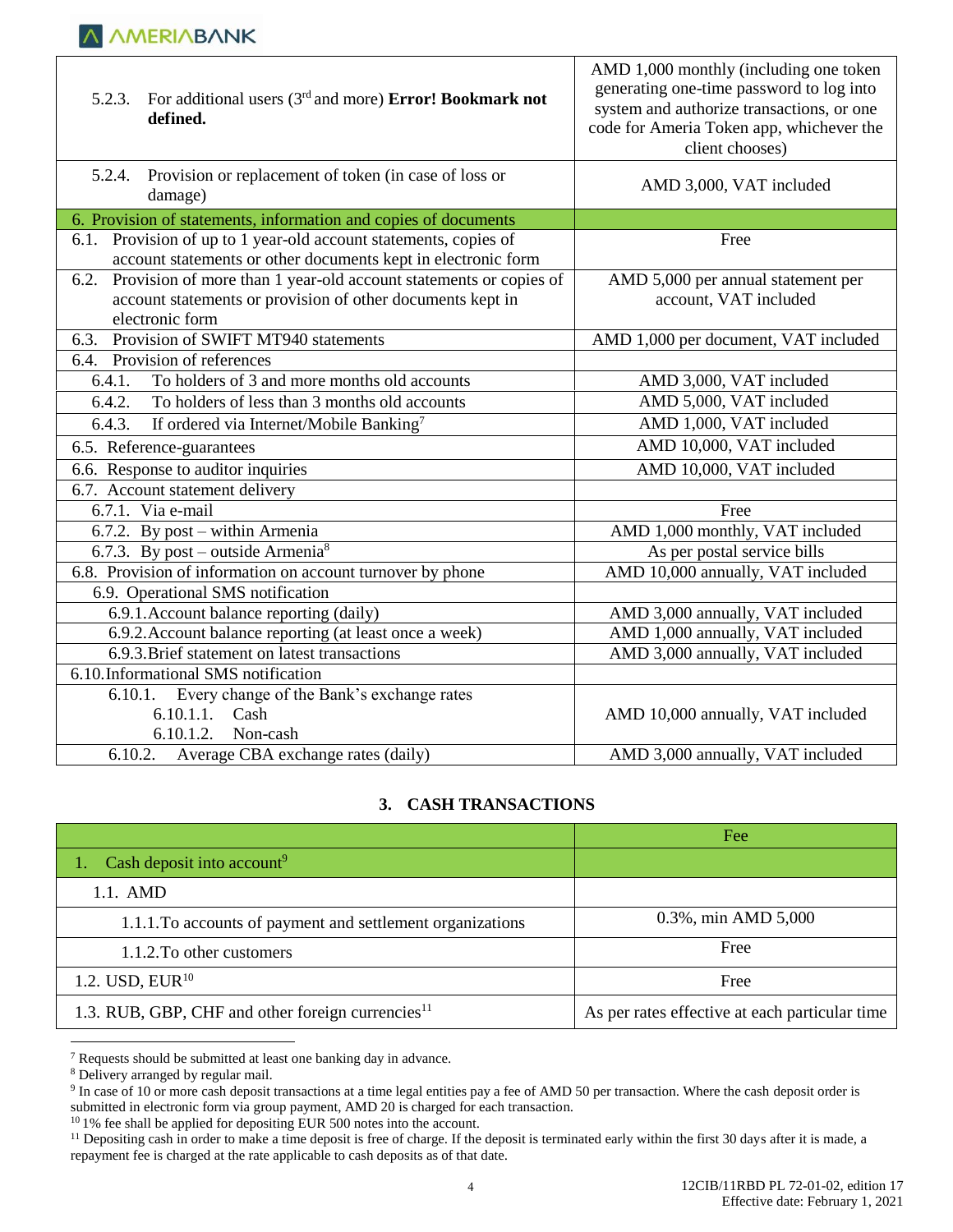## **A AMERIABANK**

| Cash withdrawal <sup>12</sup><br>2.                                               |                     |
|-----------------------------------------------------------------------------------|---------------------|
| 2.1. Out of funds deposited into client's account in cash                         | Free                |
| 2.2. Out of funds deposited into client's account via wire transfer <sup>13</sup> |                     |
| 2.2.1. AMD                                                                        | 0.2%, min AMD 1,000 |
| 2.2.2. RUB                                                                        | 0.3%, min AMD 1,000 |
| 2.2.3. Other                                                                      | 0.5%, min AMD 1,000 |
| Exchange of EUR 500 notes for other notes or another currency<br>3.               | 1%                  |
| Acceptance of foreign currency coins<br>4.                                        |                     |
| 4.1. EUR (1 Euro and higher)                                                      | 20% of sum          |
| 4.2. USD and other                                                                | Not accepted        |
| 5. Exchange of worn-out banknotes                                                 |                     |
| 5.1. AMD                                                                          | Free                |
| 5.2. USD, EUR                                                                     | 3%                  |
| 5.3. RUB                                                                          | 2%                  |
| 5.4. GBP, CHF, CAD, AUD                                                           | 5%                  |
| Authentication and packaging of banknotes<br>6.                                   | 0.1% of amount,     |
| (AMD, USD, EUR, GBP, RUB and CHF)                                                 | min AMD 500         |

 $\overline{a}$ <sup>12</sup> Cash is provided as follows below:

|                                                        | Cash withdrawal without filing an<br>application in advance                                                                             | Cash withdrawal based on the application filed in advance                                                                               |                                                                                                                                                                                                      |                                  |  |
|--------------------------------------------------------|-----------------------------------------------------------------------------------------------------------------------------------------|-----------------------------------------------------------------------------------------------------------------------------------------|------------------------------------------------------------------------------------------------------------------------------------------------------------------------------------------------------|----------------------------------|--|
| <b>Office</b>                                          | <b>Amount requested</b><br>(to be provided during the same<br>operational day when the application<br>was filed)                        | <b>Amount requested</b>                                                                                                                 | <b>Timing for</b><br>provision of<br><b>Timing for provision</b><br>cash if the<br>of cash if the<br>application<br>application was filed<br>was filed<br>before $1:00$ p.m.<br>after $1:00$<br>p.m. |                                  |  |
| Kamar Branch/<br><b>Head Office</b>                    | Up to AMD 30 million,<br>USD 100,000, EUR 30,000<br>or AMD 1 million equivalent in<br>another currency (in case of other<br>currencies) | Over AMD 30 million,<br>USD 100,000, EUR 30,000, or<br>AMD 1 million equivalent in<br>another currency (in case of<br>other currencies) | Up to 1 operational<br>day                                                                                                                                                                           | Up to $2$<br>operational<br>days |  |
| Yerevan-based branches<br>(other than Kamar<br>Branch) | Up to AMD 20 million, USD 25,000,<br>EUR 15,000<br>or AMD 1 million equivalent in<br>another currency (in case of other<br>currencies)  | Over AMD 20 million, USD<br>25,000, EUR 15,000<br>or AMD 1 million equivalent in<br>another currency (in case of<br>other currencies)   | Up to 1 operational<br>day                                                                                                                                                                           | Up to $2$<br>operational<br>days |  |
| Branches outside Yerevan                               | Up to AMD 10 million,<br>USD 20,000, EUR 10,000<br>or AMD 1 million equivalent in<br>another currency (in case of other<br>currencies)  | Over AMD 10 million,<br>USD 20,000, EUR 10,000<br>or AMD 1 million equivalent in<br>another currency (in case of<br>other currencies)   | Up to 5 operational days                                                                                                                                                                             |                                  |  |

If after cash withdrawal the client closes his all accounts, and the account balance is less than the required minimum cash withdrawal fee, no cash withdrawal fee shall be charged.

<sup>13</sup> No commission for cash withdrawal under the following products/services:

- $\checkmark$  Amounts generated from deposits with a term of 91 days and more, including interest (except for deposit agreements terminated before the due date at the depositor's initiative)
- $\checkmark$  Amounts of bonds, including coupon, if bonds are held until maturity date.

This commission is also applicable to amounts of loans provided by the Bank, unless otherwise envisaged by the terms of the given loan facility. No commission for debits from special account showing transactions through POS-terminal installed by the Bank.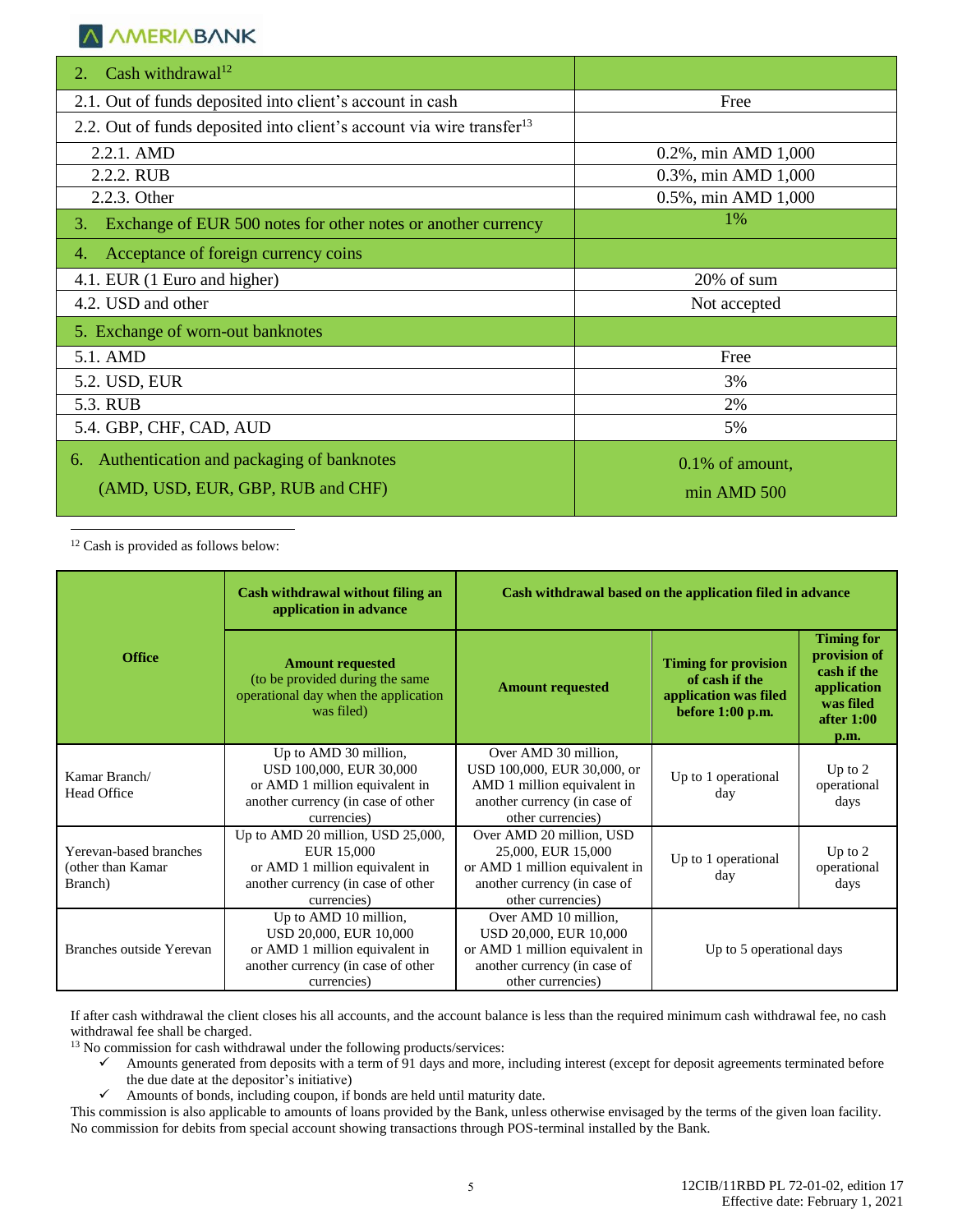

| <b>Provision of checks</b>  |                         |
|-----------------------------|-------------------------|
| 7.1. Check-book (25 sheets) | AMD 5,000, VAT included |
| 7.2. One sheet (check)      | AMD 250, VAT included   |

## **4. TRANSFERS<sup>14</sup>**

|                                                                                          | Fee                                |
|------------------------------------------------------------------------------------------|------------------------------------|
| 1. Remittances in AMD                                                                    |                                    |
| 1.1. To accounts of payment and settlement organizations                                 | 0.3%, min AMD 5,000                |
| 1.2. Other transfers                                                                     |                                    |
| 1.2.1. Within Ameriabank accounts                                                        | Free                               |
| 1.2.2. To Armenian banks <sup>15</sup>                                                   |                                    |
| 1.2.2.1. For payment orders via Bank-Client/Internet-<br><b>Bank/Mobile Banking</b>      | Free                               |
| 1.2.2.2. For traditional (paper) payment orders at Yerevan-based<br>branches             | <b>AMD 200</b>                     |
| 1.2.2.3. For traditional (paper) payment orders at branches<br>outside Yerevan           | Free                               |
| 1.3. Creating payment order by Bank employee at a Yerevan-<br>based branch               | AMD 500 per document, VAT included |
| 1.4. Creating payment order by Bank employee at a branch<br>outside Yerevan              | AMD 200 per document, VAT included |
| Remittances in foreign currency <sup>16</sup><br>2.                                      |                                    |
| 2.1. Within Ameriabank accounts                                                          | Free                               |
| 2.2. RUB                                                                                 |                                    |
| All correspondent and intermediary bank costs<br>2.2.1.<br>charged out of payment amount | AMD 3,000                          |
| All correspondent and intermediary bank costs borne<br>2.2.2.                            | $0.1\%$ ,                          |
| by Ameriabank                                                                            | min AMD 3,000,                     |
|                                                                                          | max AMD 30,000                     |
| 2.3. USD, EUR <sup>17</sup>                                                              |                                    |
|                                                                                          |                                    |

<sup>14</sup> The Bank accepts and executes payment orders submitted in paper form or via distant banking solutions in accordance with the table below subject to availability of sufficient amount on client's account.

|              | <b>Traditional payment orders</b> |                 | <b>Payment orders via Bank-Client or Internet Banking</b><br>or Mobile Banking |                 |                   |                 |                   |                 |
|--------------|-----------------------------------|-----------------|--------------------------------------------------------------------------------|-----------------|-------------------|-----------------|-------------------|-----------------|
|              | <b>Acceptance</b>                 | <b>Transfer</b> | <b>Acceptance</b>                                                              | <b>Transfer</b> | <b>Acceptance</b> | <b>Transfer</b> | <b>Acceptance</b> | <b>Transfer</b> |
| <b>AMD</b>   | Before 1:00                       | Same            | After 1:00                                                                     | <b>Next</b>     | <b>Before</b>     | Same            | After 2:00        | <b>Next</b>     |
|              | p.m.                              | banking day     | p.m                                                                            | banking         | 2:00 p.m          | banking day     | p.m               | banking         |
|              |                                   |                 |                                                                                | day             |                   |                 |                   | day             |
| <b>USD</b>   | Before $4:00$                     | Same            | After 4:00                                                                     | <b>Next</b>     | <b>Before</b>     | Same            | After $5:00$      | <b>Next</b>     |
|              | p.m                               | banking day     | p.m                                                                            | banking         | 5:00 p.m          | banking day     | p.m               | banking         |
|              |                                   |                 |                                                                                | day             |                   |                 |                   | day             |
| <b>Other</b> | Before 3:00                       | Same            | After 3:00                                                                     | <b>Next</b>     | <b>Before</b>     | Same            | After 4:00        | <b>Next</b>     |
| currencies   | p.m                               | banking day     | p.m                                                                            | banking         | 4:00 p.m          | banking day     | p.m               | banking         |
|              |                                   |                 |                                                                                | day             |                   |                 |                   | day             |

Fees for payments from card accounts are added to fees specified in this chapter 4 (see the Terms of Card Issuance and Usage).

<sup>15</sup> If requested to perform a same-day payment based on traditional payment order submitted between 1:00 p.m. and 3:00 p.m or electronic payment order submitted between 2:00 p.m. and 3:15 p.m., the Bank charges AMD 10,000 per payment subject to amount of payment not exceeding AMD 50 million.

<sup>16</sup> If payment amount is USD 3 million or more or its equivalent in other currency, transfers are executed only in accordance with points 2.2, 2.3.2 and 2.4.2 and subject to a commission of AMD 1 million.

Automated foreign currency payments – transfers of credit liabilities to Ameriabank from other banks – are free of charge. Transfers to Syrian, Cuban banks and their branch offices are charged as per points 2.3.1 and 2.4.1.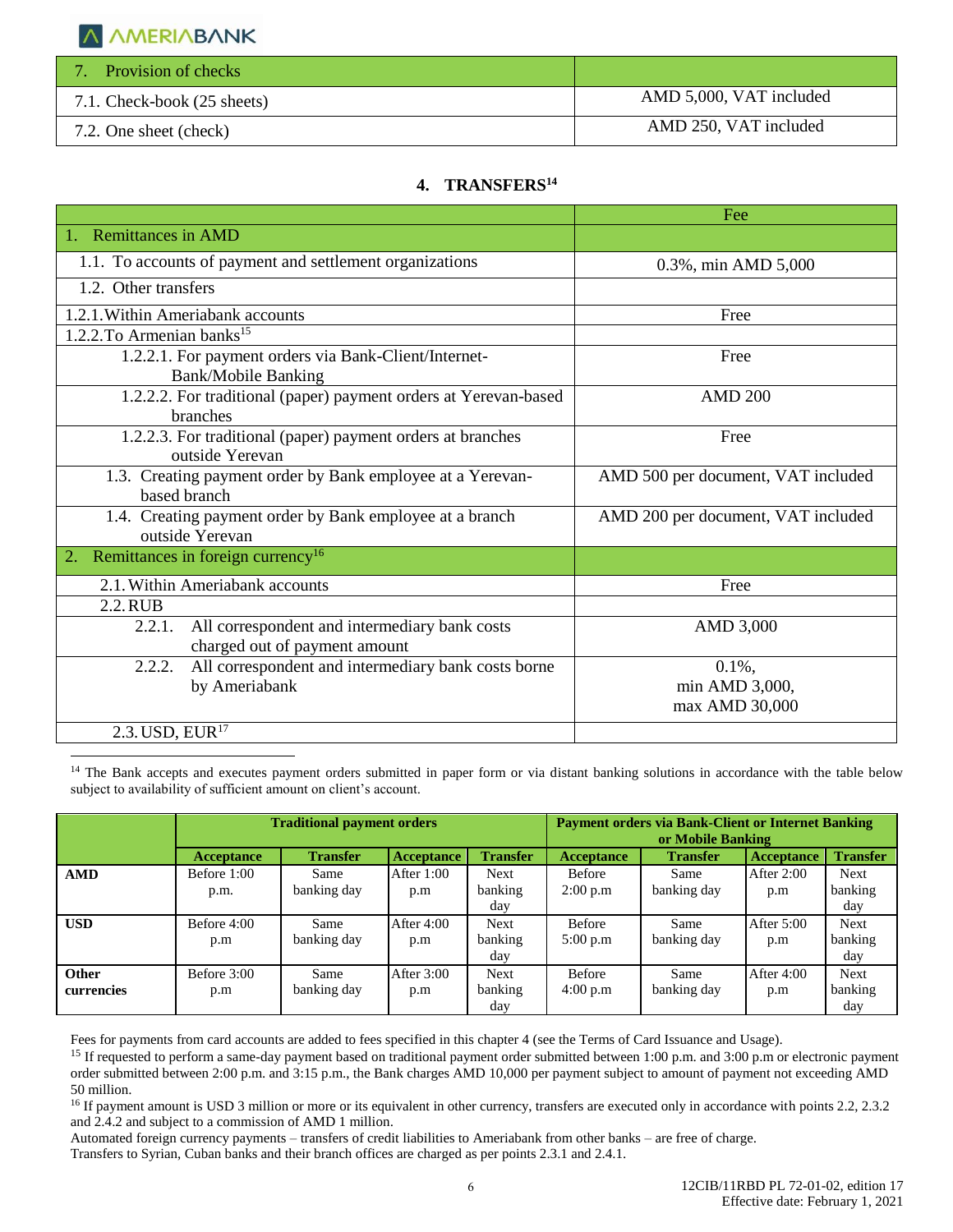| All correspondent and intermediary bank costs charged out<br>2.3.1.<br>of payment amount                                                                        | $0.1\%$ ,<br>min AMD 5,000,                           |
|-----------------------------------------------------------------------------------------------------------------------------------------------------------------|-------------------------------------------------------|
| Correspondent bank costs borne by Ameriabank, costs of<br>2.3.2.<br>intermediary banks, if any, charged out of payment amount                                   | max AMD 12,000                                        |
| 2.3.2.1. Traditional payment orders                                                                                                                             | $0.15\%$ ,<br>min AMD 7,500,<br>max AMD 50,000        |
| 2.3.2.2. Payment orders via Bank-Client or Internet<br><b>Banking or Mobile Banking</b>                                                                         | $0.1\%$ ,<br>min AMD 6,000,<br>max AMD 50,000         |
| 2.3.3. All correspondent and intermediary bank costs borne by<br>Ameriabank                                                                                     | Commission specified in point $2.3.2 +$<br>AMD 10,000 |
| 2.4. In other foreign currencies quoted by the Bank<br>All correspondent and intermediary bank costs charged out<br>2.4.1.<br>of payment amount                 | $0.1\%$ ,<br>min AMD 5,000,<br>max AMD 12,000         |
| 2.4.2.<br>Correspondent bank costs borne by Ameriabank, costs of<br>intermediary banks, if any, charged to client <sup>18</sup>                                 |                                                       |
| 2.4.2.1. Traditional payment orders                                                                                                                             | $0.15\%$ ,<br>min AMD 12,000,<br>max AMD 50,000       |
| 2.4.2.2. Payment orders via Bank-Client or Internet Banking<br>or Mobile-Banking                                                                                | $0.1\%$ ,<br>min AMD 10,000,<br>max AMD 50,000        |
| 2.5. Payments in currencies not quoted by Ameriabank <sup>19</sup>                                                                                              | $0.2\%$ ,<br>min AMD 20,000,<br>max AMD 100,000       |
| 2.6. Creating payment order by Bank employee at a Yerevan-<br>based branch                                                                                      | AMD 1,000 per document, VAT included                  |
| 2.7. Creating payment order by Bank employee at a branch<br>outside Yerevan                                                                                     | AMD 500 per document, VAT included                    |
| Transfers in gold (999.9)<br>3.                                                                                                                                 |                                                       |
| 3.1. Within Ameriabank accounts                                                                                                                                 | Free                                                  |
| 3.2. To Armenian and foreign banks                                                                                                                              | AMD 20,000 (per each debit/credit)                    |
| 4. Cancellation or amendment of payment order upon written request<br>of client $^{20}$                                                                         |                                                       |
| 4.1. AMD                                                                                                                                                        | AMD 1,000                                             |
| 4.2. Foreign currency <sup>21</sup>                                                                                                                             | AMD 25,000                                            |
| Cancellation or amendment of payment order via Internet/Mobile<br>5.<br>Banking <sup>22</sup>                                                                   |                                                       |
| 5.1. In case of payments in AMD                                                                                                                                 | <b>AMD 500</b>                                        |
| 5.2. In case of payments in $RUB^{21}$                                                                                                                          | AMD 10,000                                            |
| 5.3. In case of payments in other currencies <sup>21</sup>                                                                                                      | AMD 25,000                                            |
| 6. Return of payment order by correspondent bank due to wrong or<br>inaccurate data provided by client (including where recipient's<br>account has been closed) |                                                       |
| 6.1. In case of payment orders in AMD                                                                                                                           | Free                                                  |

<sup>17</sup> No fee is charged for transfers to the accounts with the CBA.

<sup>18</sup> Bills of intermediary banks are charged to client accounts.

<sup>&</sup>lt;sup>19</sup> Payments are executed in USD and credited to recipient's account in the currency indicated by client.

 $20$  Fees are not charged, if at the time of cancellation request the amount has not been debited yet.

<sup>&</sup>lt;sup>21</sup> In addition to the specified tariff, third party expenses are also chargeable to client.

 $22$  Fees are not charged, if the amount has not left the Bank yet.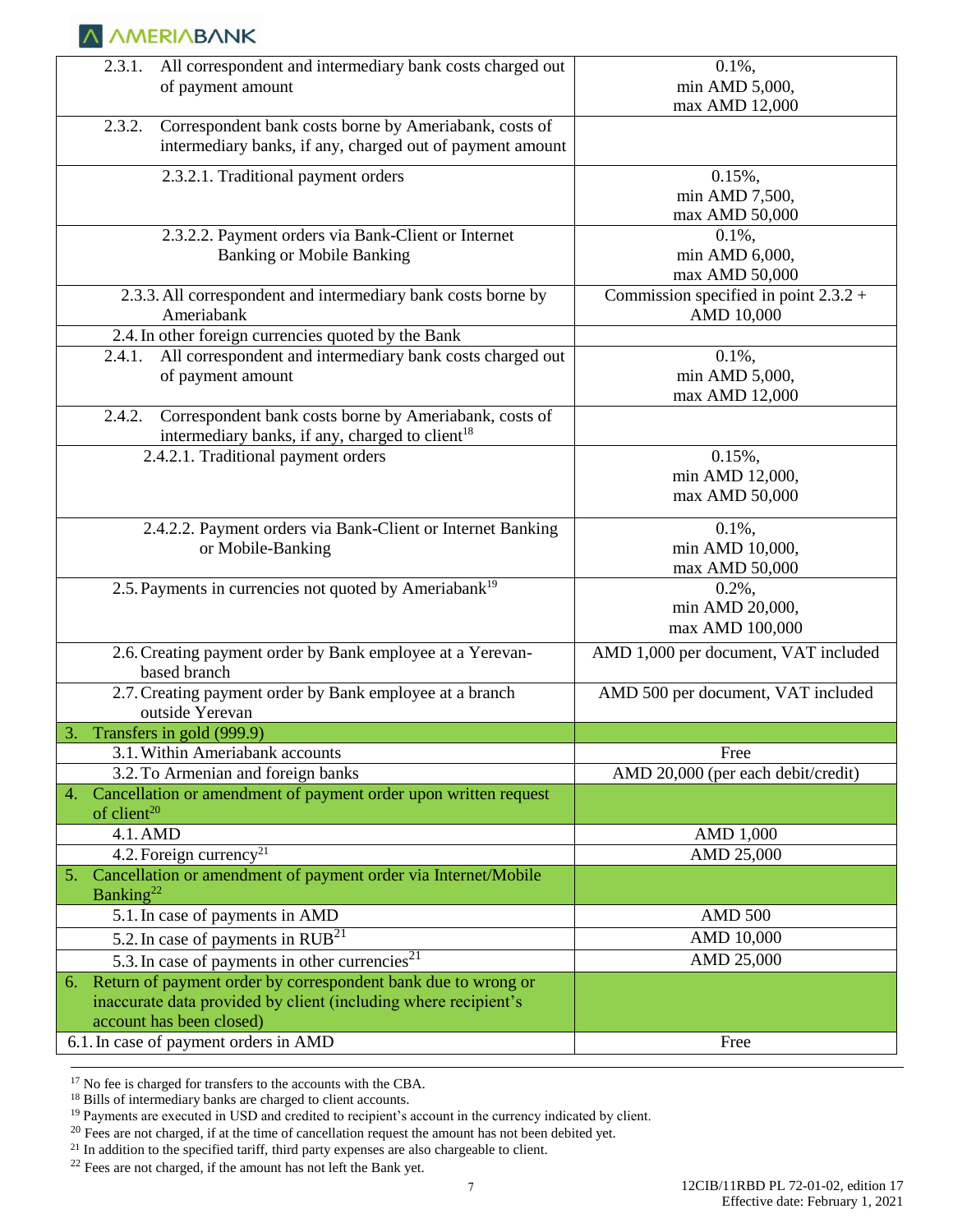

| 6.2. In case of payment orders in $RUB^{21}$                        | AMD 25,000 |
|---------------------------------------------------------------------|------------|
| If the payment order was submitted via Internet or Mobile<br>6.2.1. | AMD 10,000 |
| Banking <sup>21</sup>                                               |            |
| 6.3. In case of payment orders in other currencies <sup>21</sup>    | AMD 25,000 |
| Foreign currency wire transfers to account                          | Free       |

#### **5. ESCROW ACCOUNT OPENING AND MANAGEMENT**

|    |                                | Fee                                                                                                                                                      |
|----|--------------------------------|----------------------------------------------------------------------------------------------------------------------------------------------------------|
|    |                                | For transactions within AMD 500 million or foreign<br>currency equivalent: 0.3% of escrow amount, min<br>AMD 50,000, max AMD 1,000,000, payable lump-sum |
|    | Account opening and management |                                                                                                                                                          |
|    |                                | For transactions exceeding AMD 500 million or                                                                                                            |
|    |                                | foreign currency equivalent: contractual, min AMD                                                                                                        |
|    |                                | 1,000,000                                                                                                                                                |
|    | Amendments to escrow agreement | AMD 25,000 for each supplementary covenant                                                                                                               |
| 3. | Account closing                | Free                                                                                                                                                     |
|    | Cash withdrawal                | In accordance with Section 3, "Cash Transactions"                                                                                                        |
|    | Transfer                       | In accordance with Section 4, "Transfers"                                                                                                                |

## **6. INDIVIDUAL SAFE DEPOSIT BOXES**

## **Rent of Individual Safe Deposit Boxes**

(AMD, VAT included)

| Sizes of deposit boxes |                   |                           | Fees   |          |          |         |
|------------------------|-------------------|---------------------------|--------|----------|----------|---------|
|                        | Komitas Branch    | Sayat-Nova, Kamar and     | month  | 3 months | 6 months | year    |
|                        |                   | <b>Ejmiatsin Branches</b> |        |          |          |         |
| <b>Small</b>           | 250mm*350mm*90mm  | 300mm*100mm*460mm         | 15,000 | 20,000   | 30,000   | 35,000  |
| Medium                 | 250mm*350mm*190mm | 300mm*200mm*460mm         | 20,000 | 30,000   | 40,000   | 60,000  |
| Large                  | 250mm*350mm*290mm | 600mm*200mm*460mm         | 25,000 | 40,000   | 50,000   | 80,000  |
| Extra large            |                   | 600mm*900mm*460mm         | 50,000 | 80,000   | 100,000  | 160,000 |

AMD 25,000, VAT included, for change of deposit box lock and provision of a new key.

#### **7. SALE OF STANDARD GOLD BARS**

Gold bars are available in a range of sizes: 1 oz, 5g, 10g, 20g, 50g, 100g and 1000g. Gold bars come with a quality certificate.

Gold is quoted depending on size of bar. The rates are published on the Bank's website [www.ameriabank.am.](http://www.ameriabank.am/)

| 1. Standard gold bar without packaging | Rate for that particular size of gold bar                              |
|----------------------------------------|------------------------------------------------------------------------|
| 2. Standard gold bar with packaging    | Rate for that particular size of gold bar + AMD 3,000, VAT<br>included |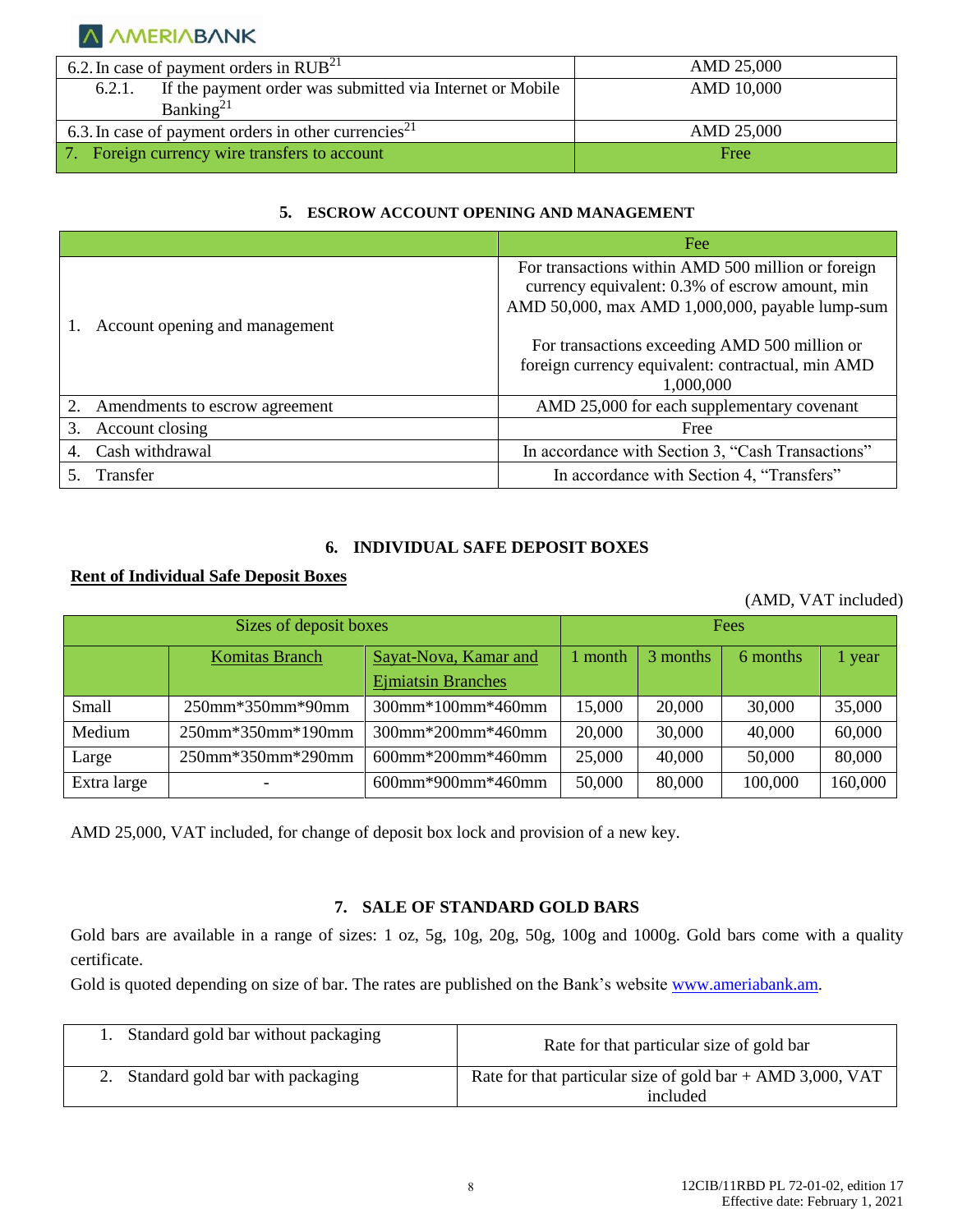## **A AMERIABANK**

#### **8. INSTALLATION AND SERVICE OF POS-TERMINALS AND CASH REGISTERS AT MERCHANTS**

- 1. Tariffs for handling payments through POS-terminals are determined on a case-by-case basis in agreement executed with merchant.
- 2. If monthly turnover through POS-terminal is less than AMD 1,000,000, the Bank charges AMD 5,000 monthly, taxes included.
- **3.** If monthly turnover of noncash transactions through the cash registers owned by the Bank is below AMD 500,000, the Bank shall charge a service fee of AMD 5,000 monthly, taxes included.

#### **9. LC TRANSACTIONS**

|                                                                                                                    | Fee                                            |  |  |  |  |
|--------------------------------------------------------------------------------------------------------------------|------------------------------------------------|--|--|--|--|
| 1. LCs in favor of client (export LC)                                                                              |                                                |  |  |  |  |
| 1.1. Advising of LC or amendment                                                                                   | AMD 20,000                                     |  |  |  |  |
| 1.2. Drafting of LC text and negotiation of terms                                                                  | AMD 20,000, VAT included                       |  |  |  |  |
| 1.3. Check of documents                                                                                            | AMD 35,000                                     |  |  |  |  |
| 1.4. Confirmation of LC by Ameriabank                                                                              | Negotiable                                     |  |  |  |  |
| 1.5. Discount/financing by Ameriabank under LC                                                                     | Negotiable                                     |  |  |  |  |
| 1.6. Execution (payment, acceptance and negotiation) of issued LC                                                  | 0.5%, min AMD 50,000                           |  |  |  |  |
| 1.7. Transfer of $LC^*$                                                                                            | 0.15% per quarter** (charged lump-sum), min    |  |  |  |  |
|                                                                                                                    | AMD 40,000 for the entire term                 |  |  |  |  |
| 1.8. Execution of reimbursement instruction of issuer                                                              | Negotiable                                     |  |  |  |  |
| 1.9. Payment under reimbursement instruction                                                                       | AMD 50,000                                     |  |  |  |  |
| 2. LCs issued upon client's request (import LC)                                                                    |                                                |  |  |  |  |
| 2.1. Issuance of non-confirmed LC*                                                                                 | 0.15% per quarter** (charged lump-sum), min    |  |  |  |  |
|                                                                                                                    | AMD 40,000 for the entire term***              |  |  |  |  |
| 2.2. Issuance of LC with confirmation of other banks                                                               | 0.15% per quarter** (charged lump-sum), min    |  |  |  |  |
|                                                                                                                    | AMD 40,000 for the entire term; confirmation:  |  |  |  |  |
|                                                                                                                    | negotiable                                     |  |  |  |  |
| 2.3. Amendment, including cancellation, of LC                                                                      | AMD 35,000. In case of extension of term or    |  |  |  |  |
|                                                                                                                    | increase of amount an additional LC issuance   |  |  |  |  |
|                                                                                                                    | fee is charged pro rata increased              |  |  |  |  |
|                                                                                                                    | amount/extended period.                        |  |  |  |  |
| 2.4. Payment or acceptance under LC                                                                                | 0.1%, min AMD 7,500, max AMD 50,000            |  |  |  |  |
| 2.5. Check of documents "without discrepancies"                                                                    | AMD 35,000                                     |  |  |  |  |
| 2.6. Check of documents "with discrepancies"                                                                       | USD 120 or equivalent in transaction currency, |  |  |  |  |
|                                                                                                                    | payable by beneficiary                         |  |  |  |  |
| Commissions of other banks (other than confirmation), postal/communication costs are charged as per actual amount. |                                                |  |  |  |  |
| *In case of termination of LC before due date commission is not refundable.                                        |                                                |  |  |  |  |
| **Incomplete quarter stands for a full one.                                                                        |                                                |  |  |  |  |

\*\*\*In case of issuance within a credit limit an additional fee is charged as pre-agreed.